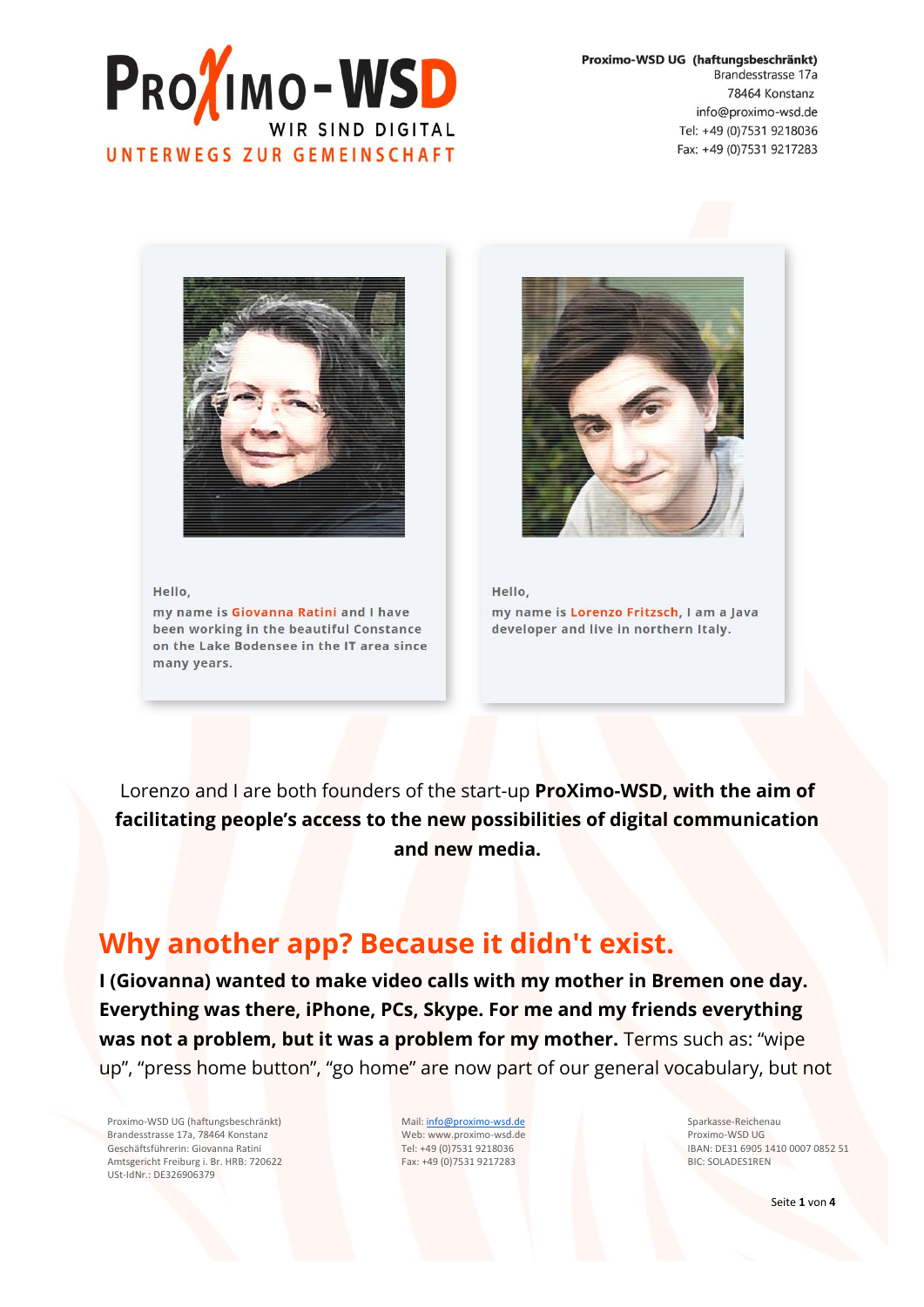

to the vocabulary of my mother and many other people. For example, dealing with WhatsApp is difficult when there is no affinity for the new technologies. **A short time later, my mother fell ill with Alzheimer's disease. Now it became all the more important for me to communicate with her and see her from a distance,** but it went less than ever. **The technology was there, but not accessible to my mother.** Time passed, my mother moved in 2009. Even when she lived with us, it would have been great to see her and talk to her briefly while I was at work, without anyone having to take the listener off for her. **Even then, I thought a lot about a simple solution. I knew exactly what I needed. Through many years of experience with elderly people, I saw where the difficulties lay.** But everything remained only a vague idea; I didn't have a proper plan to accomplish this idea. One evening at the regular table meeting of Cyberlago in Konstanz, the right people were simply there, so that in the conversation the plan took shape in my head.

### **Was the idea feasible? Yes.**

**The first step** was to develop a prototype. The comments from programmers I contacted were: the app is "too easy," it "does too little," "the possibilities of the tablet are not exhausted", "it's more possible".

But my ideas were different. I knew what kind of app I required for my mother; I stayed on and needed some attempts. Finally, I met the app programmer Lorenzo on the Internet. He immediately understood what I wanted and was enthusiastic about the idea. The development of a prototype app started.

### **Where does the name ELENA come from?**

**The second step** was to acquire the knowledge of the prerequisites for starting a business. With the Hackandharvest event Cyberlago in Konstanz offers an ideal

Proximo-WSD UG (haftungsbeschränkt) Brandesstrasse 17a, 78464 Konstanz Geschäftsführerin: Giovanna Ratini Amtsgericht Freiburg i. Br. HRB: 720622 USt-IdNr.: DE326906379

Mail[: info@proximo-wsd.de](mailto:info@proximo-wsd.de) Web: www.proximo-wsd.de Tel: +49 (0)7531 9218036 Fax: +49 (0)7531 9217283

Sparkasse-Reichenau Proximo-WSD UG IBAN: DE31 6905 1410 0007 0852 51 BIC: SOLADES1REN

Seite **2** von **4**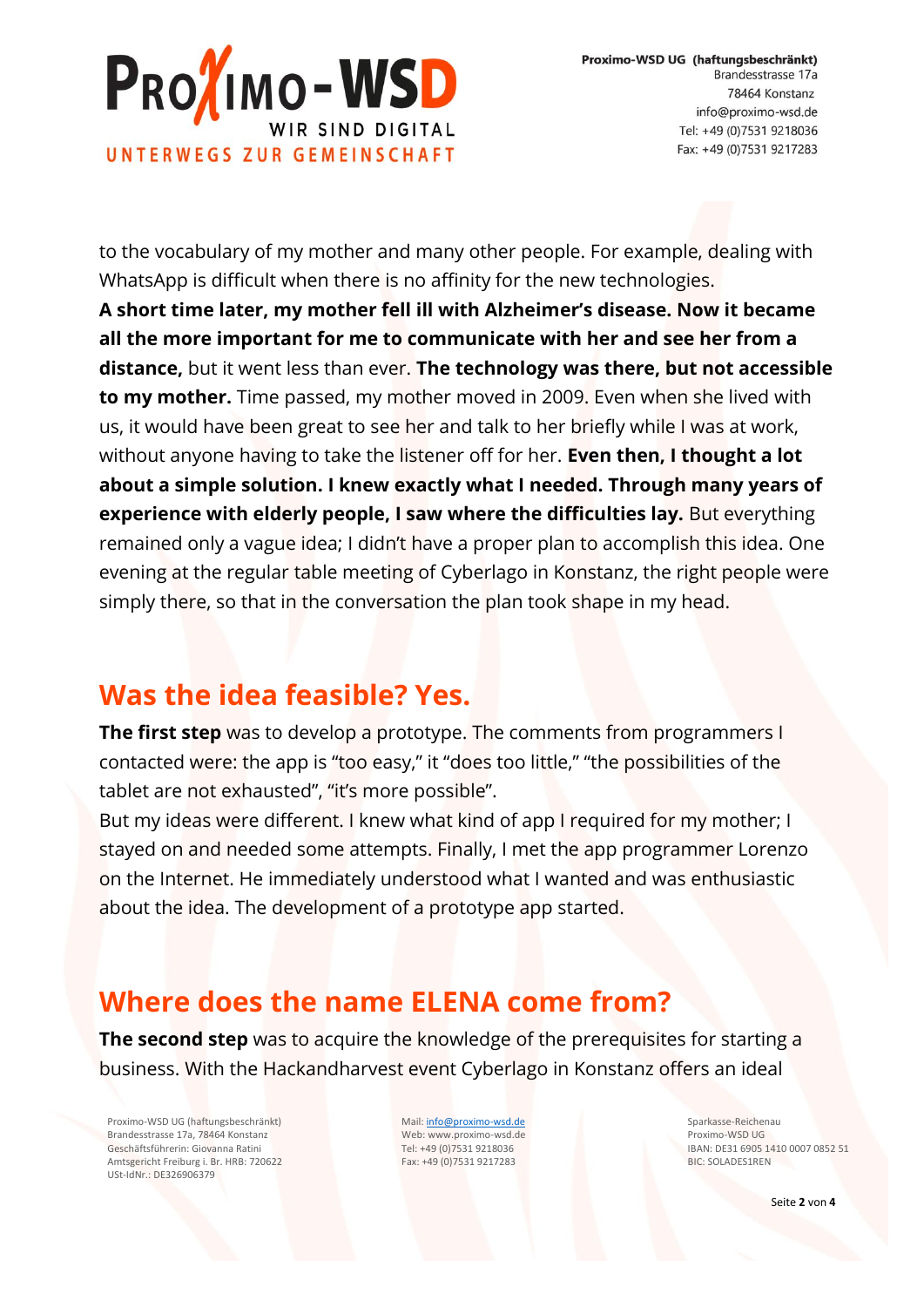

platform to learn this and meet mentors. I might/must read paragraphs and understand what an "elevator pitch" is, and much more, and more is ahead of me. Of course, there was a lot in between, including my mother's death. Everything wasn't as easy as I had imagined. The startup ProXimo-WSD was "born". **However, the name of the app should be simpler. I named her after my mother "Elena"**, because she has given me and my sister a passion for the modern media and because she has taught us a lot of what a person with Alzheimer's needs. **If Elena were still with us today, she would certainly be happy to be able to communicate with her two daughters, also out of involuntary isolation, such as through Corona-Virus, so easily via a tablet.**

# **Has ELENA-App proven its worth? Yes, both in private households and in nursing homes for the elderly.**

**The third step** was to develop a prototype. That is what we did. We have installed **ELENA-App** in both a nursing home for the elderly and in private homes. The use of **ELENA-App** has proven itself optimally in practice testing. **The positive feedback** from test users gives us confidence that you too, especially now in these times, will be thrilled by **the simplicity of this app**. Our price model is moderate, and the quality of life gained for your relatives increases significantly. **And you feel much more secure thanks to the direct contact option**. Below some customer opinions.

## **ELENA-App Free is now available in Google Play!**

Many people have already been involved in this project and now we are ready to **the fifth step**: we provide the basic version of **ELENA-App**, which is available for free

Proximo-WSD UG (haftungsbeschränkt) Brandesstrasse 17a, 78464 Konstanz Geschäftsführerin: Giovanna Ratini Amtsgericht Freiburg i. Br. HRB: 720622 USt-IdNr.: DE326906379

Mail[: info@proximo-wsd.de](mailto:info@proximo-wsd.de) Web: www.proximo-wsd.de Tel: +49 (0)7531 9218036 Fax: +49 (0)7531 9217283

Sparkasse-Reichenau Proximo-WSD UG IBAN: DE31 6905 1410 0007 0852 51 BIC: SOLADES1REN

Seite **3** von **4**